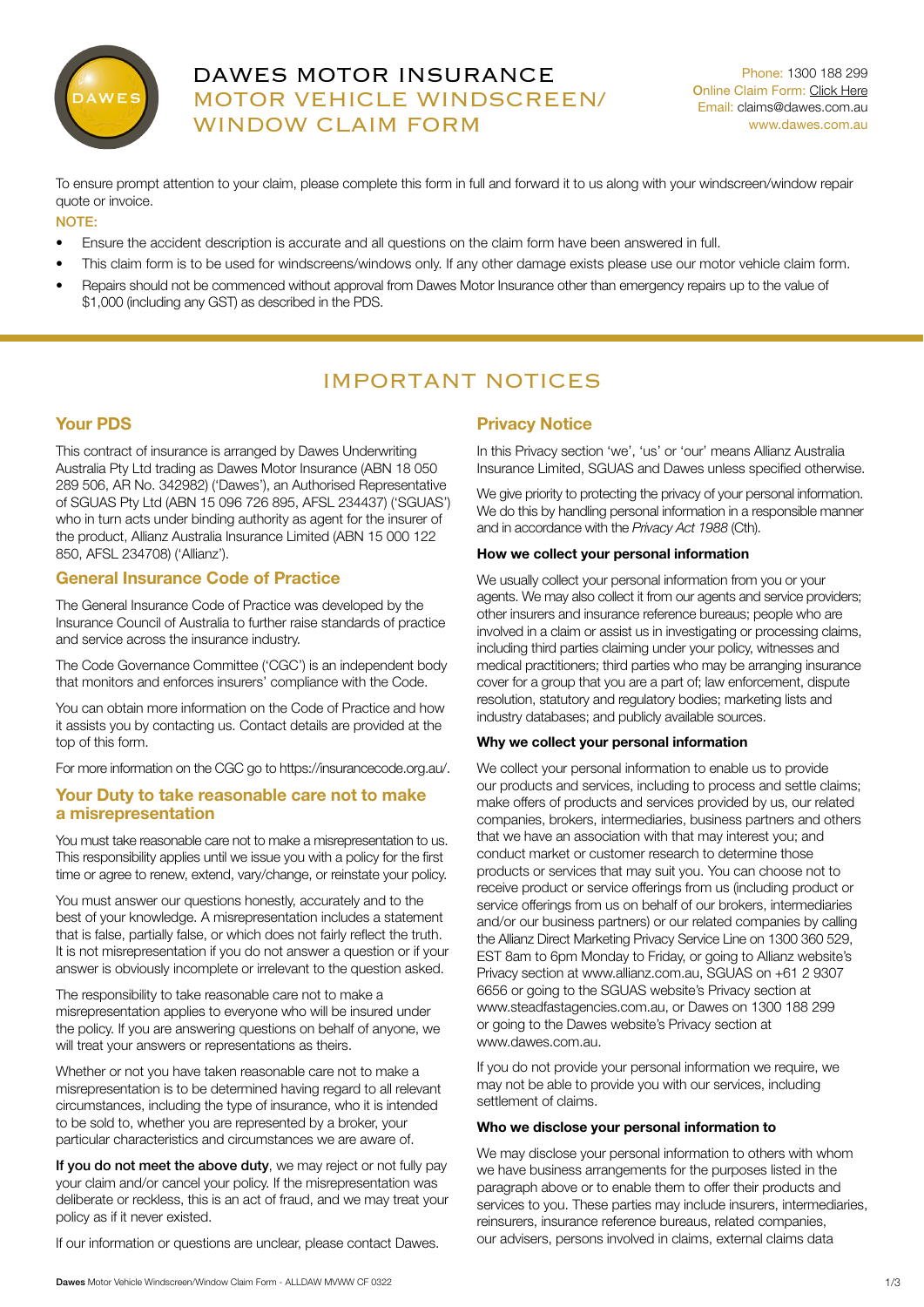collectors and verifiers, parties that we have an insurance scheme in place with under which you purchased your policy (such as a financier or motor vehicle manufacturer or dealer). Disclosure may also be made to government, law enforcement, dispute resolution, statutory or regulatory bodies, or as required by law.

#### Disclosure overseas

Your personal information may be disclosed to other companies in the Allianz Group, business partners, reinsurers and service providers that may be located in Australia or overseas. The countries this information may be disclosed to will vary from time to time, but may include Canada, Germany, New Zealand, United Kingdom, United States of America and other countries where the Allianz Group has a presence or engages subcontractors. We regularly review the security of our systems used for sending personal information overseas. Any information disclosed may only be used for the purposes of collection detailed above and system administration.

#### Access to your personal information and complaints

You may ask for access to the personal information we hold about you and seek correction by calling Allianz on 1300 360 529, SGUAS on +61 2 9307 6656 or Dawes on 1300 188 299 8am–6pm, Monday to Friday. Our Privacy Policies contain details about how you may make a complaint about a breach of the privacy principles contained in the *Privacy Act 1988* (Cth) and how we deal with complaints. Privacy Policy for Allianz is available at www.allianz.com.au. Privacy Policy for SGUAS is available at www.steadfastagencies.com.au. Privacy Policy for Dawes is available at www.dawes.com.au

## Telephone call recording

We may record incoming and/or outgoing telephone calls for training or verification purposes. Where we have recorded a telephone call, we can provide you with a copy at your request, where it is reasonable to do so.

### Your Consent

By providing us with personal information you and any other person you provide personal information for, consent to these uses and disclosures until you tell us otherwise. If you wish to withdraw your consent, including for things such as receiving information on products and offers by us or persons we have an association with, please contact us.

### **GST**

If you are not registered for GST, in the event of a claim we will reimburse you the GST component in addition to the amount that we pay. The amount that we are liable to pay under this policy will be reduced by the amount of any input tax credit that you are or may be entitled to claim for the supply of goods or services covered by that payment.

Therefore the value and limits of liability noted in your policy schedule are exclusive of any input tax credit which you are or would be entitled to claim.

If you are entitled to an input tax credit for the premium you have paid, you must inform us of the extent of that entitlement at or before the time you make a claim under this policy. We will not indemnify you for any GST liability, fines or penalties that arise from or are attributable to your failure to notify us of your entitlement (or correct entitlement) to an input tax credit on the premium. If you are liable to pay an excess under this policy, the amount payable will be calculated after deduction of any input tax credit that you are or may be entitled to claim on payment of the excess.

If you are unsure about the taxation implications of this policy, you should seek advice from your accountant or tax professional.